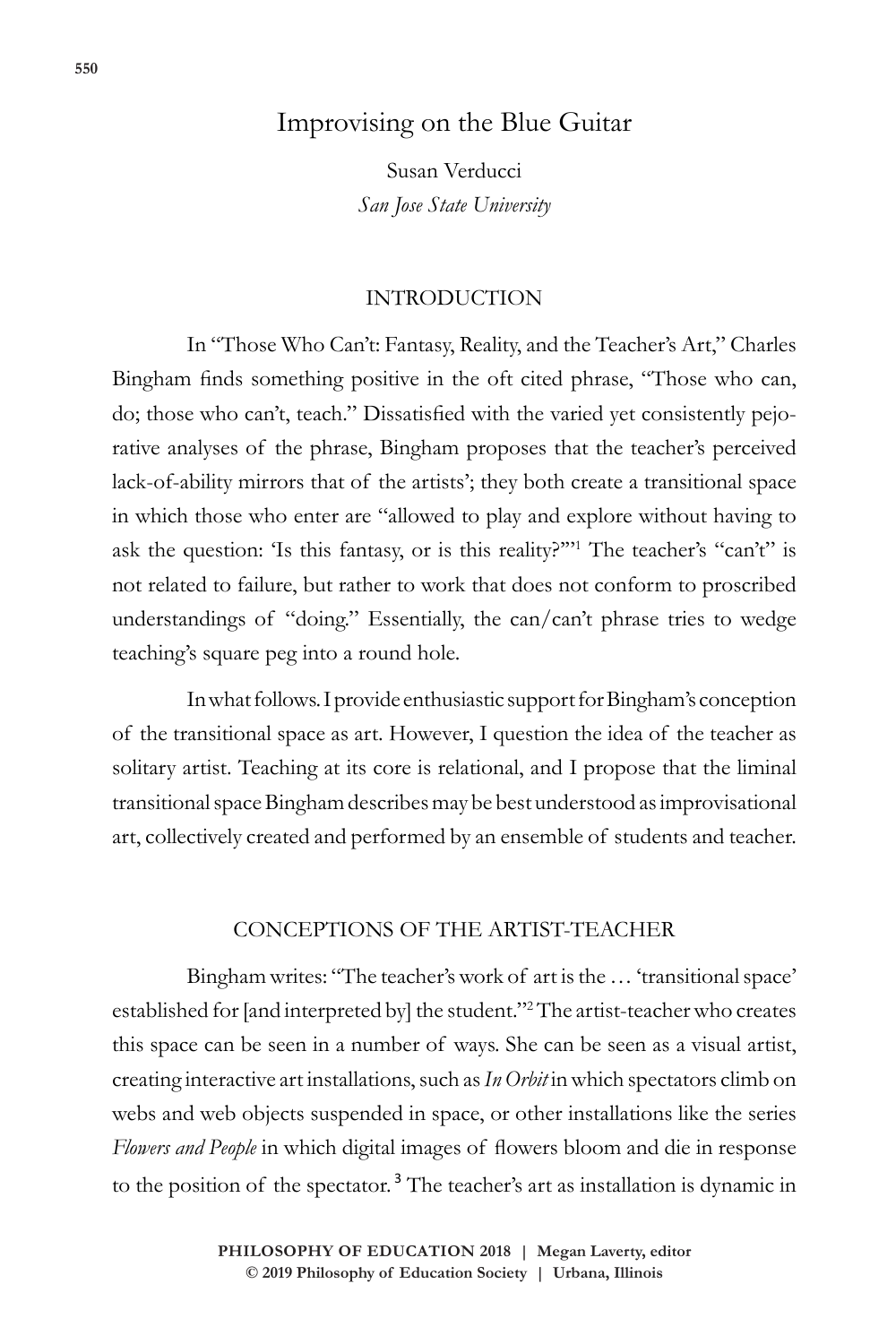the interpretation and interaction of the spectator-student. It is an object to be seen, heard, touched, and experienced. When the spectator-student moves on, the installation remains fundamentally unchanged, ready for the next spectator.

We might also think of the artist-teacher as composer. In music, composing is seen as a separate skill from making music through instruments or performing. In formal theater and film, the same is true. Writers compose plays and screenplays; actors perform them. We train accordingly. We often train teachers as composers. They learn about the field and subject matter, how to establish classroom values and procedures, how to create their lessons, and then how to invite students to enter the space composed for them. The students then interpret the composition in ways that "will not be completely under [the teacher's] control."<sup>4</sup> In both teacher as composer and teacher as installation artist, the work of art is relatively fixed. Its life extends beyond a particular group of student-spectators. It is even possible for the teacher to be absent in an important sense from the space she has created in these conceptions.

A third conception of the artist-teacher is as performer. Here, the object of art is made in performance; the teacher *plays* a tune on the blue guitar. The performance conception underscores the dimensions of time and interactivity in the transitional space. In performance, a lesson is not fixed; it moves and shifts over time and in attuned response to students. The playing space does not exist separate from the interaction with students except in the sense a screenplay exists separately from a film. Teachers, however, are not simply writers of curriculum. They are teachers. And if they are artists, they are performance artists in the sense that their work (the object) of art is inseparable from the *work* (the making) of the art. The artist-teacher makes and remakes her song on the blue guitar in response to the particular ways her students interpret and interact with and in it. In this way, she creates and maintains the transitional space in and through time.

This time-space can only be established if, as Bingham notes, students are willing to suspend disbelief. They must join the band. In "Making Music Together: A Study in Social Relationship," sociologist Alfred Schütz describes the "mutual tuning-in relationship" that develops when musicians make music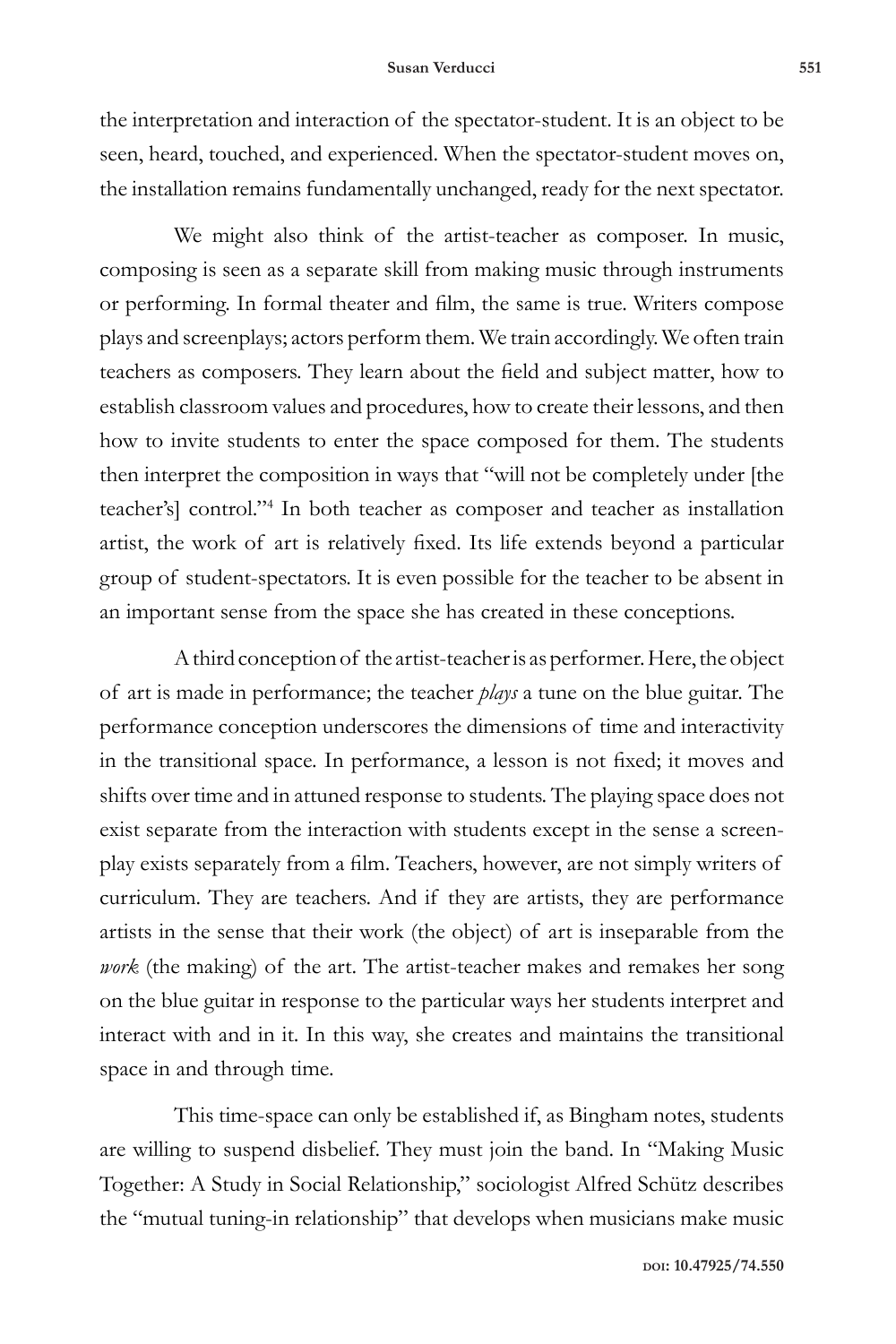together.<sup>5</sup> This relationship "originates in the possibility of living together simultaneously" in time.<sup>6</sup> In playing music together, each performer has:

> to take into account what the other has to execute in simultaneity. He has not only to interpret his own part, which as such remains necessarily fragmentary, but he has also to anticipate the other player's interpretation of his—the other's—part and, even more, the other's anticipations of his own execution…. [Both have] to foresee by listening to the other, by [warnings] and anticipations, any turn the other's interpretation may take and has to be prepared at any time to be leader or follower.<sup>7</sup>

In making music together on the blue guitar, students and teachers co-create and co-perform the transitional space in intense mutual attunement, making teaching an ensemble art. When the attunement is lost, so is the transitional space. In addition to suspension of disbelief as a necessary condition of the space, I add mutual attunement.

## IMPROVISATION

But why might teaching be a collective *improvisational* art? One could argue that the band is simply playing the lead guitarist's composition for the first time. This line of thinking, however, diminishes the liminal transitional nature of the space Bingham describes. Improvisation captures this nature in a number of ways.

Philosophers characterize improvisation as "interrupting the given,"<sup>8</sup> "unfixing,"<sup>9</sup> and "unsettling certainties."<sup>10</sup> We see this exemplified by Chicago's Second City alum Tina Fey in her description of an improvised scene in which a player opens with, "Freeze, I have a gun!" A second player responds with, "The gun I gave you for Christmas! You bastard!"<sup>11</sup> Assuming the first player intended to engage in an armed robbery, the information introduced by the second player—a *Christmas gift* gun—challenges many assumptions of the first player. In this example, we see how improvisers don't simply follow the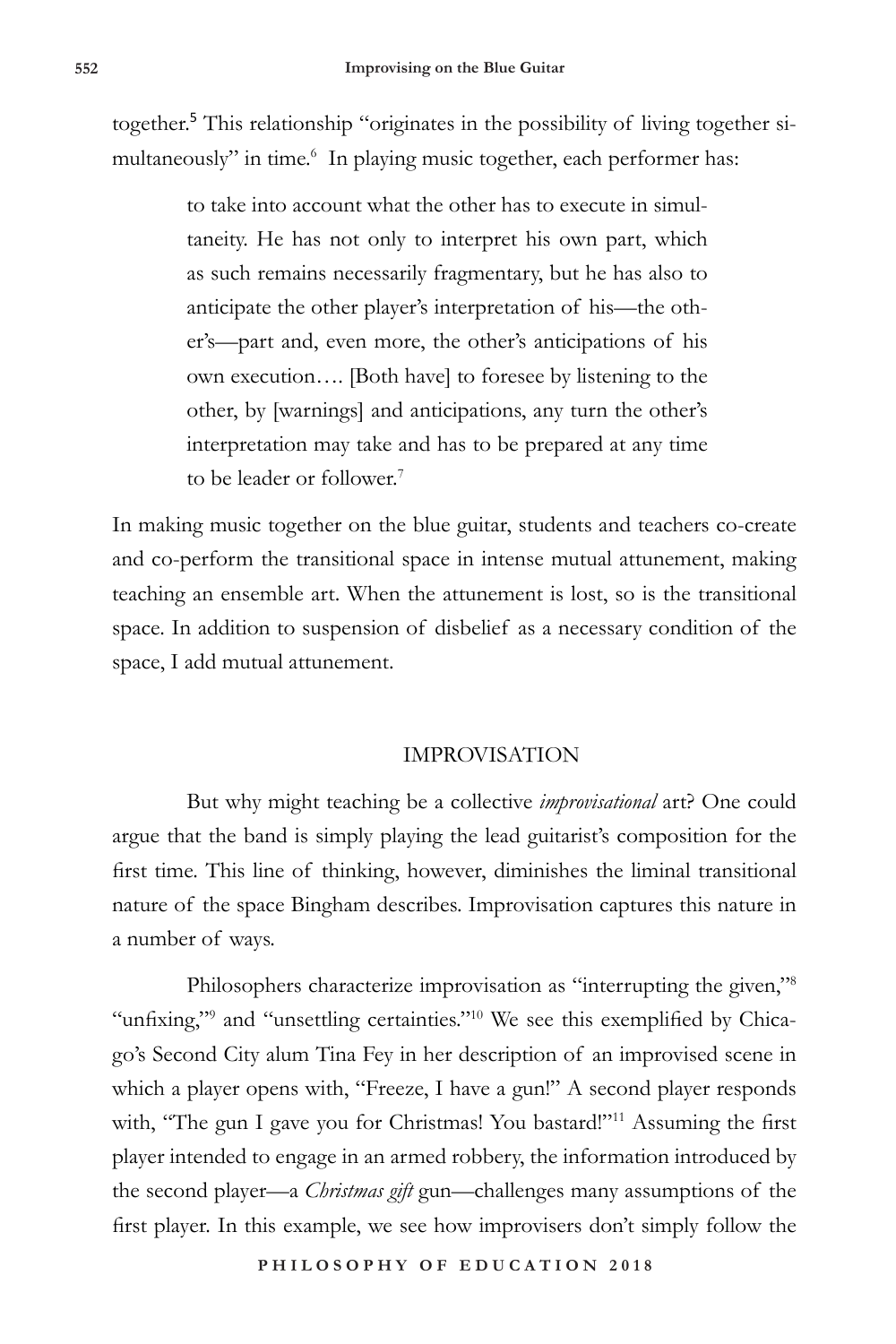first rule of improvisation and say "Yes!" by suspending disbelief; they respect the second rule of improvisation and follow the "Yes!" with "And … " The "And …" thwarts anticipated or habitual responses and destabilizes the space in productive ways.

This destabilization catalyzes the players to work together to make sense of what has been introduced. Essentially, improvisers collectively inquire. Experimental musician Cornelious Cardew describes the process of improvising as "*searching* for sounds and for the responses that attach to them."<sup>12</sup> Eddie Prévost, founder of the first free improvisational band AMM, writes: "To make [improvised] music is to hypothesize, to test every sound."13 In an unsettled, uncertain and transitional space, improvisers collectively and continuously seek to make sense of what has come before without knowing what will come next.

The future in the improvisational space hinges on the present moment, forcing players to tune into each other and live fully and simultaneously together. As new notes and information are added, the past re-originates. Philosopher of improvisation, Gary Peters, explains: improvisation "invite[s] us to make a transition from a closed conception of the past to one that rethinks it as an endlessly ongoing event or occurrence ... "<sup>14</sup> In a tangible sense, improvisation begins again each moment as the past is reimagined in light of an unsettled present and a contingent future. Improvisation is transitional space.

Improvisation, like transitional space, has an essentially ephemeral nature. Musician Derek Bailey illustrates:

> improvisation can be considered as the celebration of the moment ... Essentially ... fleeting; its reality is its moment of performance … [A]ny attempt to describe improvisation must be, in some respects, a misrepresentation, for there is something central to the spirit of...improvisation which is opposed to the aims and contradicts the idea of documentation.<sup>15</sup>

As academics, we can only gently apprehend improvisation and the pedagogical experience before it dissolves into memory or anticipation. Perhaps this shared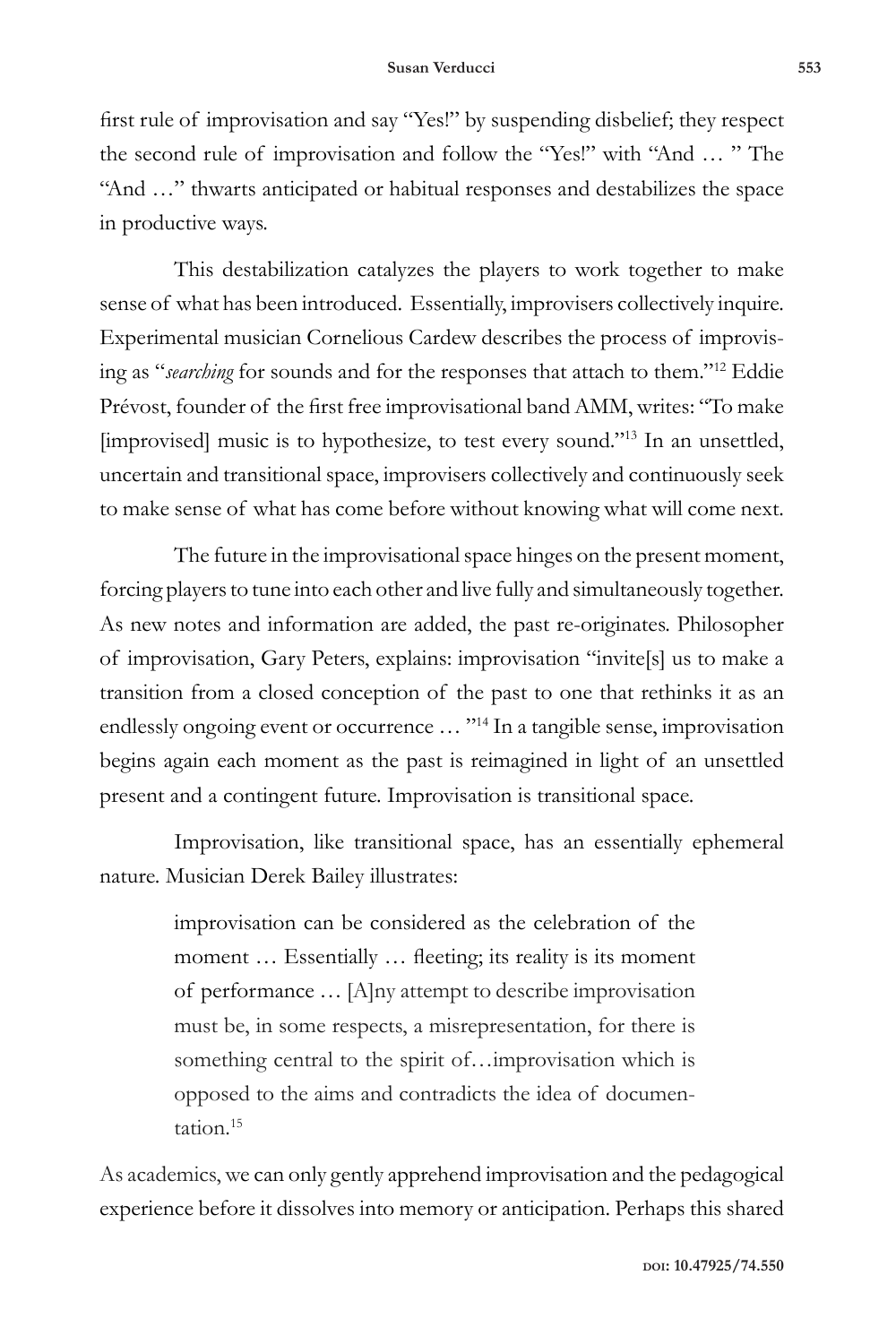aspect of their natures also contributes to the difficulties in describing what it is that teachers "do."

## **CONCLUSION**

 "Yes!" it makes sense to think of the teacher as artist, "And …" it also makes sense to think of the song on the blue guitar as collectively improvised. Teachers and students co-create the tune "beyond us yet ourselves"16 as they live simultaneously in the moment, reimagining the past, and anticipating an uncertain future. There are no spectators in this pedagogical experience, only an ensemble of artists collectively creating and performing the space.

4 Bingham, "Those Who Can't," 2019.

9 Ibid., 3.

<sup>1</sup> Charles Bingham, "Those Who Can't: Fantasy, Reality, and the Teacher's Art," in *Philosophy and Education Society 2018*, ed. Megan Laverty (Urbana, IL: Philosophy of Education Society, 2019).

<sup>2</sup> Ibid.

<sup>3</sup> Tomas Saraceno, *In Orbit* (2013). Large scale installation in k21 ständehaus, Dusseldorf, Germany. TeamLab, *Flowers and People* (2015). Interactive digital art, https:// www.teamlab.art/?submit=flowers+and+people.

<sup>5</sup> Alfred Schutz, "Making Music Together: A Study in Social Relationship," *Social Research* 18, no. 1 (March 1951), 79.

<sup>6</sup> Ibid., 79.

<sup>7</sup> Ibid., 95. An extensive discussion of inner and outer time in making music with others can be found on pages 94–96.

<sup>8</sup> Gary Peters, *The Philosophy of Improvisation* (Chicago: University of Chicago Press, 2009), 35.

<sup>10</sup> Panagiotis Kanellopoulos, "Freedom and Responsibility: The Aesthetics of Free Musical Improvisation and Its Educational Implications—A View from Bakhtin," *Philosophy of Music Education Review* 19, no. 2 (Fall 2011), 127.

<sup>11</sup> Tina Fey, *Bossypants* (New York: Little, Brown and Company, 2011): 83–84.

<sup>12</sup> Cornelious Cardew, "Toward an Ethic of Improvisation," *Treatise Handbook* 

<sup>(1971).</sup> Retrieved from http://soundartarchive.net/articles/Cardew-1971-Towards%20an%20Ethic%20of%20Improvisation.pdf.

<sup>13</sup> Edwin John Prévost, *No Sound is Innocent* (Harlow, United Kingdom: COPULA,